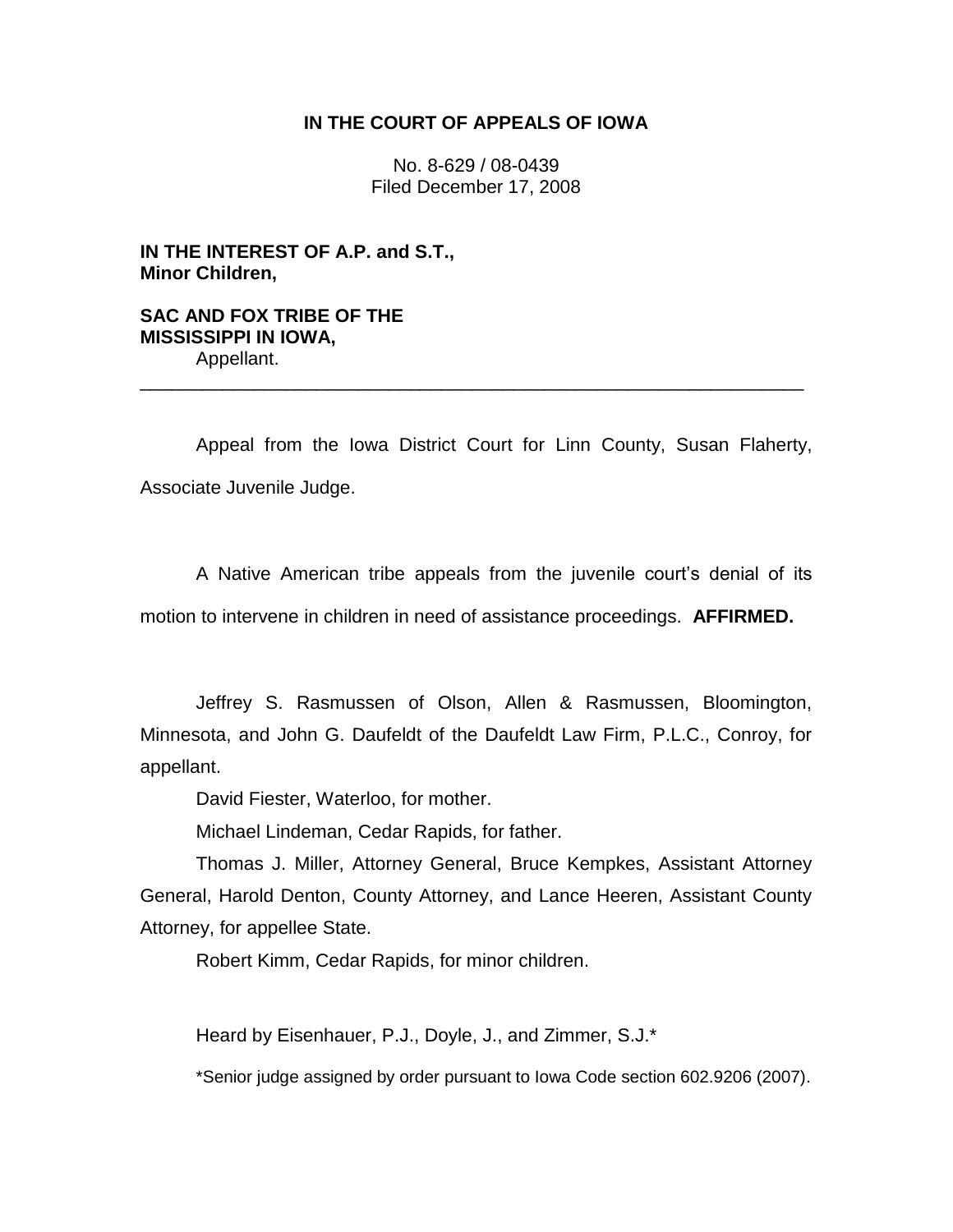#### **DOYLE, J.**

The Sac and Fox Tribe of the Mississippi in Iowa (Tribe) appeals from the juvenile court"s denial of its motion to intervene in children in need of assistance (CINA) proceedings that involve two children it alleges are Indian children within the meaning of Iowa"s Indian Child Welfare Act (Iowa ICWA), Iowa Code chapter 232B (2007). Upon our review, we affirm the judgment of the juvenile court.

### *I. Background Facts and Proceedings***.**

A.P. and S.T. are the children of A.M.P., an enrolled member of the Tribe. It is undisputed that neither child is a member of the Tribe, nor are their fathers members of the Tribe.

The State filed a CINA petition as to A.P. and S.T. in November 2007. Upon receiving notice of the proceedings, the Tribe filed motions to intervene on November 29, 2007, asserting the children were members of the Tribe"s community and the children"s mother was an enrolled member of tribe. *See* Iowa Code § 232B.3(6) (defining "Indian child" in part as a "child who is under eighteen years of age that an Indian tribe identifies as a child of the tribe"s community").

After the Tribe filed its motion, our supreme court decided *In re A.W.*, 741 N.W.2d 793, 812 (Iowa 2007), in which it determined Iowa Code section 232B.3(6) "as applied in this case . . . violates the Equal Protection Clause of the United States Constitution" because it included ethnic Indians who were not eligible for tribal membership thus constituting an impermissible racial classification. Based upon the court"s decision in *A.W.*, the State filed a resistance to the Tribe"s motion to intervene, asserting that "[a]bsent evidence that the . . . children are either members of the . . . Tribe . . . or eligible for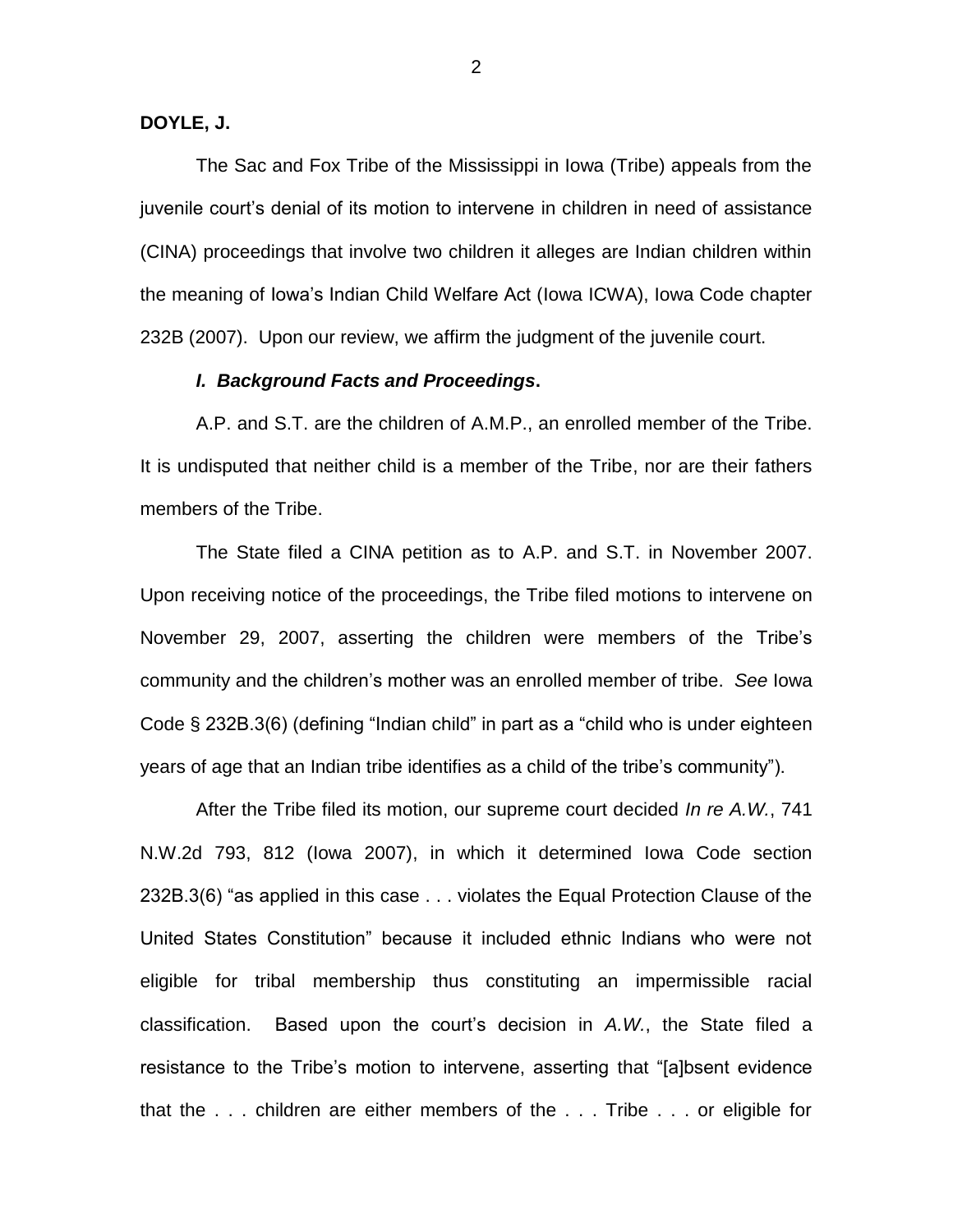membership in the Tribe, neither the Iowa nor Federal [ICWA] is applicable" to these proceedings. The Tribe responded by filing a motion to strike the State"s resistance, contending (1) "the filing [did] not state the position of the Department of Human Services," (2) the Linn County Attorney lacked standing to challenge the constitutionality of an Iowa statute, and (3) because no parent had objected to the transfer, the Linn County Attorney"s objection was insufficient pursuant to Iowa Code section 232B.5(10). The Linn County Attorney then filed a "Motion for Hearing on the Applicability of the Federal and Iowa [ICWA]."

At the hearing on the motions, the juvenile court denied the Tribe"s motion to strike. The court"s ruling was based upon testimony from employees of the Iowa Department of Human Services (Department) stating that the State"s resistance to the Tribe"s motion to intervene did, in fact, state the position of the Department.<sup>1</sup> The court proceeded to hear testimony regarding whether the children were "Indian children" as defined by the Federal and Iowa ICWA. During her testimony, Tamara Beall-Thomas, Meskwaki Family Services Director/ICWA Specialist for the Tribe, asserted for the first time that the children were also "Indian children" because they were eligible for enrollment in the Tribe (in addition to being identified as children of the Tribe"s community). During the hearing, the mother made a motion requesting that jurisdiction of the matter be

 $\overline{a}$ 

3

 $1$  From the record before us, it appears the juvenile court never expressly addressed the Tribe"s remaining arguments in its motion to strike. The record before us reveals no Iowa Rule of Civil Procedure 1.904(2) motion by the Tribe to amend or enlarge the court"s findings to rule upon those issues. Consequently, we find the Tribe has failed to preserve error on this issue. *See In re K.C.*, 660 N.W.2d 29, 38 (Iowa 2003) (holding that issues must be both presented to and ruled upon by the juvenile court in order to preserve error for appeal). Nevertheless, because we ultimately find the ICWA is inapplicable to this case, we need not and do not address this claim urged by the Tribe for reversal of the juvenile court's ruling.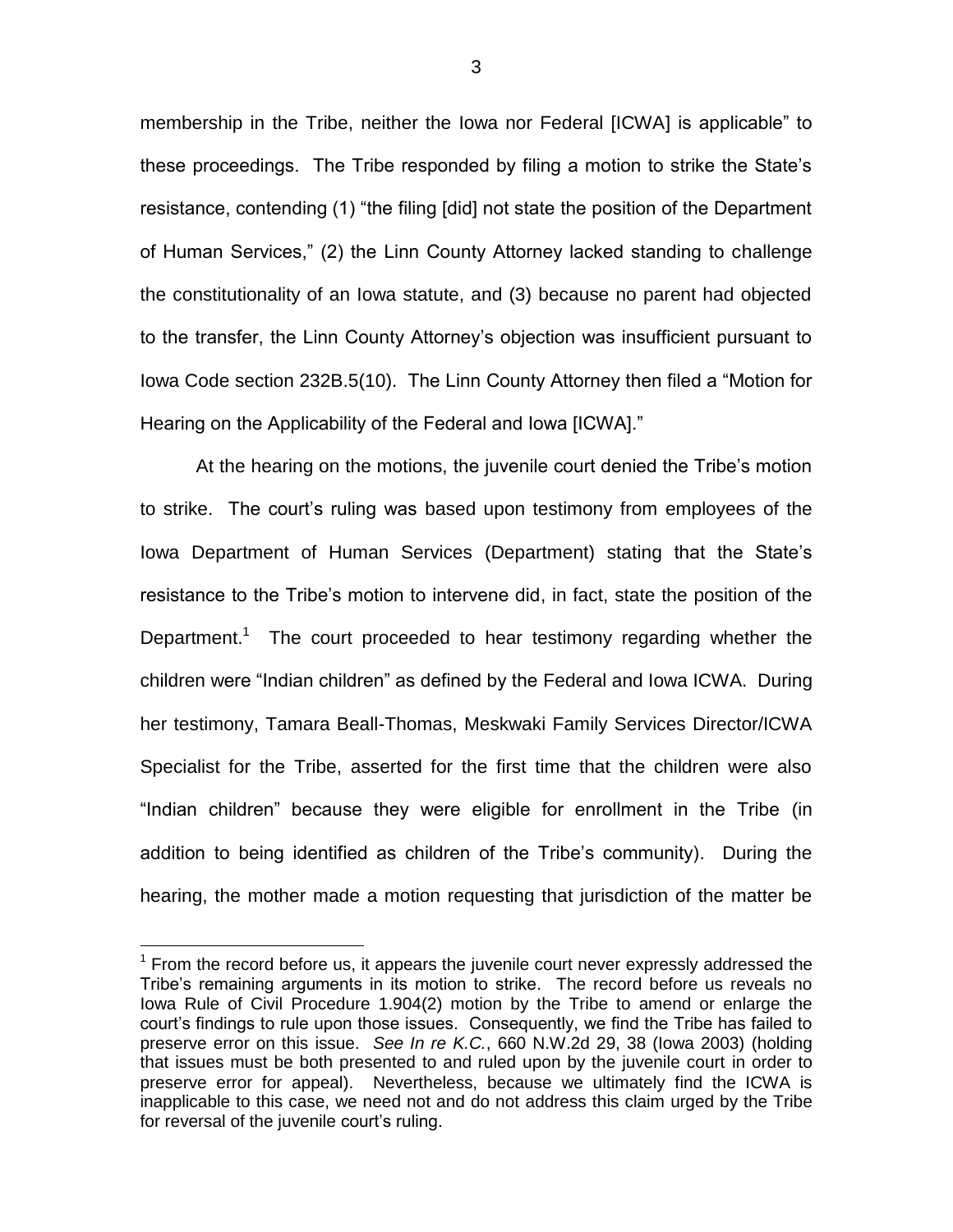transferred to the Tribal Court. Following the hearing, the court issued a ruling finding the children were not Indian children and thus determining that neither the Federal nor Iowa ICWA was applicable to the case. The court accordingly denied the Tribe's motion to intervene and the mother's motion to transfer.<sup>2</sup>

The Tribe appeals.

#### *II. Scope and Standards of Review***.**

Although the standard of review in juvenile proceedings is ordinarily de novo, *In re N.N.E.*, 752 N.W.2d 1, 6 (Iowa 2008), we review the denial of a motion to intervene for the correction of errors at law. *In re H.N.B.*, 619 N.W.2d 340, 342 (Iowa 2000). We likewise review the juvenile court"s denial of a motion to transfer for the correction of errors at law. *In re N.V.*, 744 N.W.2d 634, 636 (Iowa 2008). However, constitutional challenges are reviewed de novo. *N.N.E.*, 752 N.W.2d at 6.

#### *III. Discussion***.**

 $\overline{a}$ 

The Tribe contends, among other things, that the Iowa ICWA applies to A.P. and S.T. because they are "Indian children" as defined in Iowa Code section 232B.3(6), and that the juvenile court incorrectly interpreted the Iowa Supreme Court"s holding in *A.W.* as striking down section 232B.3(6) on its face. In response, the State maintains that the court correctly applied *A.W.* in this case, and because the Tribe failed to prove the children were, in fact, Indian children,

 $2$  At the hearing, the mother agreed that if the juvenile court determined the children were not "Indian children," her motion to transfer the proceedings would fail. The mother has not appealed from the ruling or joined in the Tribe's appeal. Consequently, we confine our review to the issues presented on appeal.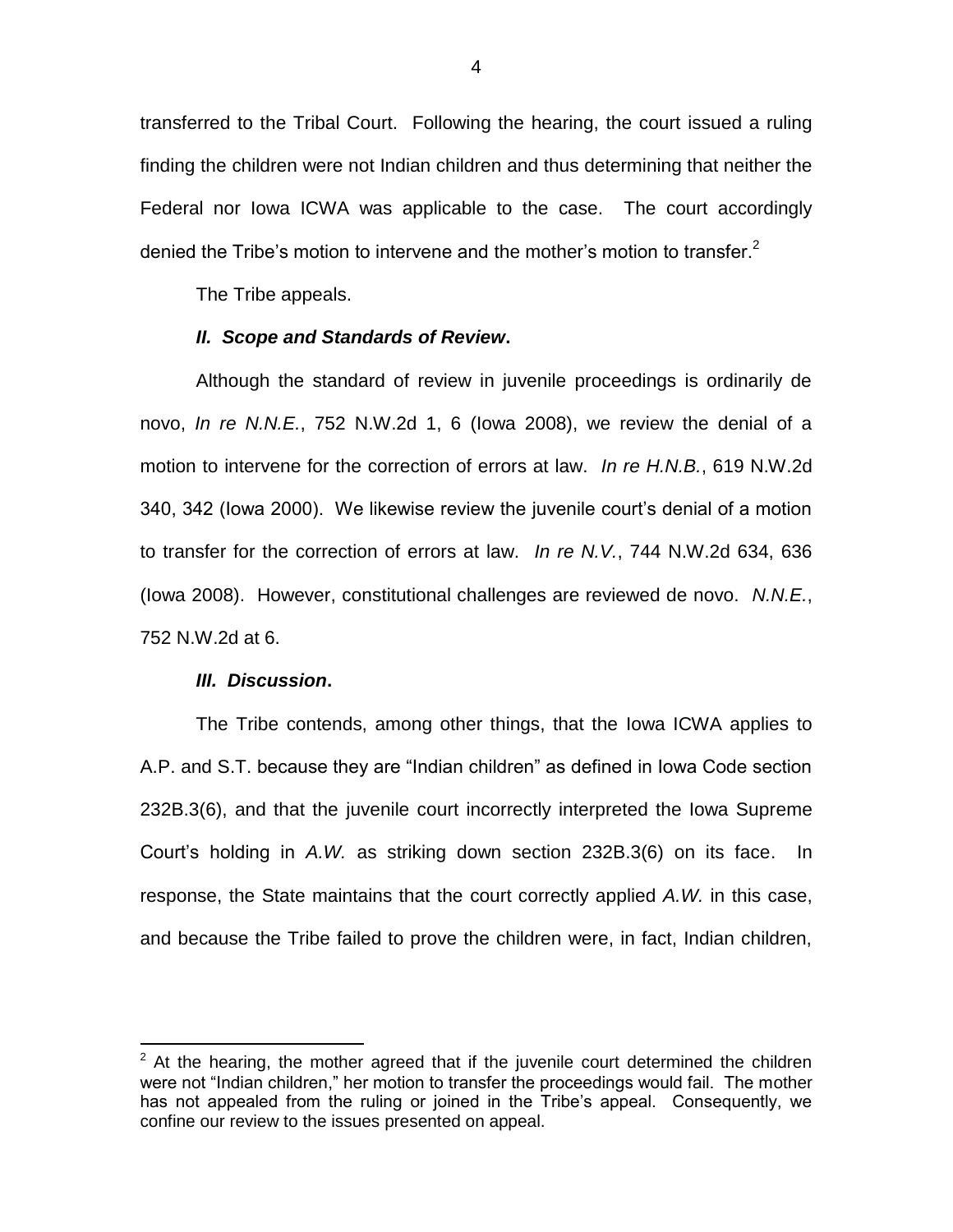the ICWA did not apply in the case. Because we agree that the children were not "Indian children" under the facts of this case, we affirm.

"Congress passed the [Federal ICWA] in 1978," establishing "minimum Federal standards for the removal of Indian children from their families and the placement of such children in foster or adoptive homes which . . . reflect the unique values of Indian culture." *N.N.E.*, 752 N.W.2d at 6-7 (citing 25 U.S.C. §§ 1901-63 (2006)). Thereafter, in 2003, the Iowa General Assembly enacted the Iowa ICWA to "clarify state policies and procedures regarding implementation" of the Federal ICWA. *A.W.*, 741 N.W.2d at 798; Iowa Code § 232B.2 (2007); *see also* Jerry R. Foxhoven, *The Iowa Indian Child Welfare Act: Clarification and Enhancement of the Federal Act*, 54 Drake L. Rev. 53 (2005). "The provisions of the Iowa ICWA are to be strictly construed and applied." *In re R.E.K.F.*, 698 N.W.2d 147, 149 (Iowa 2005). However, "[t]he provisions of the Iowa ICWA do not apply until the court determines the children are "Indian" as defined in the Iowa ICWA." *Id.* at 151.

Under Federal law, an "Indian child" is defined as an "unmarried person who is under age eighteen and is either (a) a member of an Indian tribe or (b) is eligible for membership in an Indian tribe and is the biological child of a member of an Indian tribe." 25 U.S.C. § 1903(4); *see also N.N.E.*, 752 N.W.2d at 7. The Iowa ICWA defines an "Indian child" more broadly, providing that an "Indian child" is "an unmarried Indian person who is under eighteen years of age or a child who is under eighteen years of age that an *Indian tribe identifies as a child of the tribe's community*." Iowa Code § 232B.3(6); *see also A.W.*, 741 N.W.2d at 798- 99 (emphasis added). However, in *A.W.*, the Iowa Supreme Court concluded

5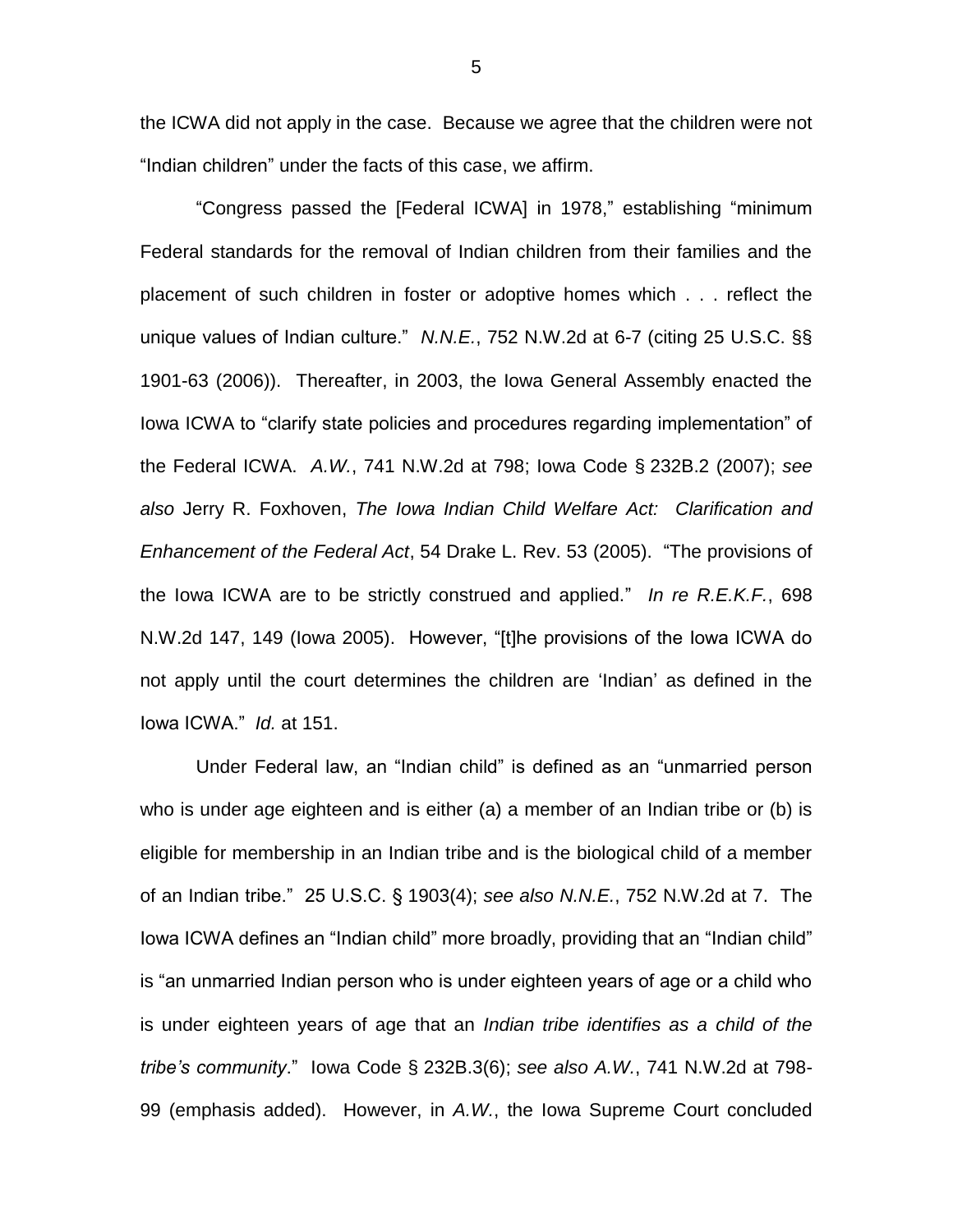that the Iowa ICWA"s expansion of the definition of "Indian child" to include ethnic Indians not eligible for membership in a federally recognized tribe was unconstitutional, explaining:

By including children who are ineligible for tribal membership, section 232B.3(6) clearly exceeds the limits of federal power over Indian affairs upon which the federal ICWA is based and from which the Iowa ICWA is derived. In its classification of ethnic Indian children with tribal Indian children, section 232B.3(6) provides "hardly more than a pretense that this classification is political, rather than racial." We conclude the race-based classification of A.W. and S.W. as "Indian children" is not justified by a compelling state interest. Accordingly, section 232B.3(6), as applied in this case to A.W. and S.W., violates the Equal Protection Clause of the United States Constitution.

*A.W.*, 741 N.W.2d at 812 (citations omitted).

The Tribe argues that in *A.W.* our supreme court did not declare section 232B.3(6) to be unconstitutional on its face. Rather, the Tribe maintains the court"s holding was limited in its application to the facts of that case. We disagree.

After its decision in *A.W.*, the Iowa Supreme Court has twice summarized its holding in *A.W*. in other cases concerning the Federal and Iowa ICWA. In *N.V.*, the court explained in a footnote that in *A.W.*, it "held section 232B.3(6) to be unconstitutional as applied to children who were not members of a tribe or eligible for membership in a tribe." *N.V.*, 744 N.W.2d at 635 n.1. Furthermore, in *N.N.E.*, after setting forth the definition of "Indian child" as delineated in the Federal ICWA, the court noted in an explanatory parenthetical that in *A.W.* it held the "Iowa ICWA"s definition of "Indian child" found in Iowa Code [section] 232B.3(6) was unconstitutional because it included ethnic Indians who were not eligible for tribal membership." *N.N.E.*, 752 N.W.2d at 7. Given the court's use